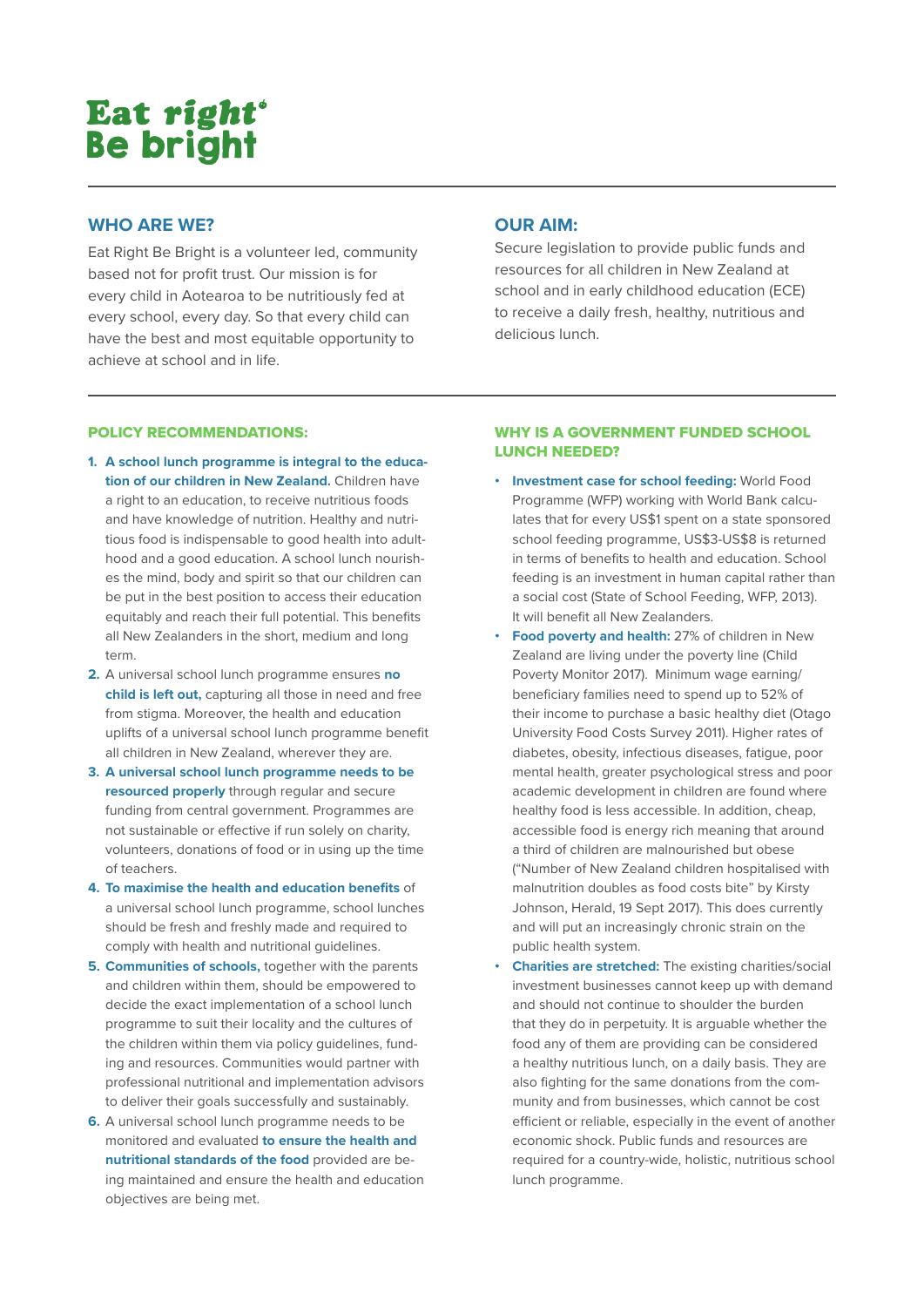# Eat right<sup>®</sup> **Be bright**

## WHY ALL CHILDREN IN NEW ZEALAND?

- **• Food insecurity outside lower decile schools:** We know that there are children who have no lunch at all schools, including up to decile 10. A universal system is the only way to capture every child in need.
- **• Free from stigma:** A universal system not only captures every child, it reaches them free from stigma. Anecdotal evidence informs us that the emotional impact of being the child at school without food is devastating; the sense of shame is long lasting into adulthood.
- **• Health benefits for all:** Making a truly health and nutritious lunch is tricky for everyone. A study of lunchboxes in the UK in 2016 found that only 1.6% met nutritional standards (Harper et al, Leeds University, UK 2016).
- **• Educational benefits for all:** In universal school lunch pilot projects in UK, learning outcomes went up as well as attendance. This was greater in children from lower socio-economic backgrounds. Teachers also reported that behaviour improved. (Dimbleby and Vincent, School Food Plan, UK, 2013)
- **Social cohesion:** Also in the same schools/pilot project studies, teachers reported that the children eating together fostered a greater sense of social cohesion. In a study of a New Zealand hot lunch programme in Auckland, children reported feeling valued by society (Massey University study of Feed the Need programme, 2016). In Japan, classes take it in turn to serve the other children and clean up promoting social responsibility.
- **• Economies of scale:** If all children have a school lunch as of right, take-up will be high (Dimbleby and Vincent, School Food Plan, UK, 2013) and as a consequence cost per meal reduces.

## SAVINGS

- **• The World Bank states that improving nutrition contributes to** increased productivity, economic development, and poverty reduction by improving work capacity, cognitive development, academic performance, and health (through reducing disease and mortality).
- **• New Zealand is currently spending** \$2.15bn p.a. treating adult obesity and type 2 diabetes, this cost is set to rise by 7% over the next 5 years.
- **• New Zealand also spends** \$46m on all hospital dental costs. \$14.7m of that was spent on 6600 children under 12 who had teeth extracted last year under general anaesthetic. This figure does not account for the cost of the 89,000 children under 15 who had one tooth removed last year.
- **• In addition, poor nutrition contributes to loss** of productivity, losses in schooling, and increased health care costs, all of which the World Bank estimates cost several billion dollars a year in terms of lost GDP.

## HOW TO ACHIEVE OUR AIM?

- Via a broad coalition of support from the charity sector, academics, educators, politicians.
- Create public support via traditional and social media and a petition.
- A tri-sector pilot project to trial a universal healthy school lunch programme for New Zealand.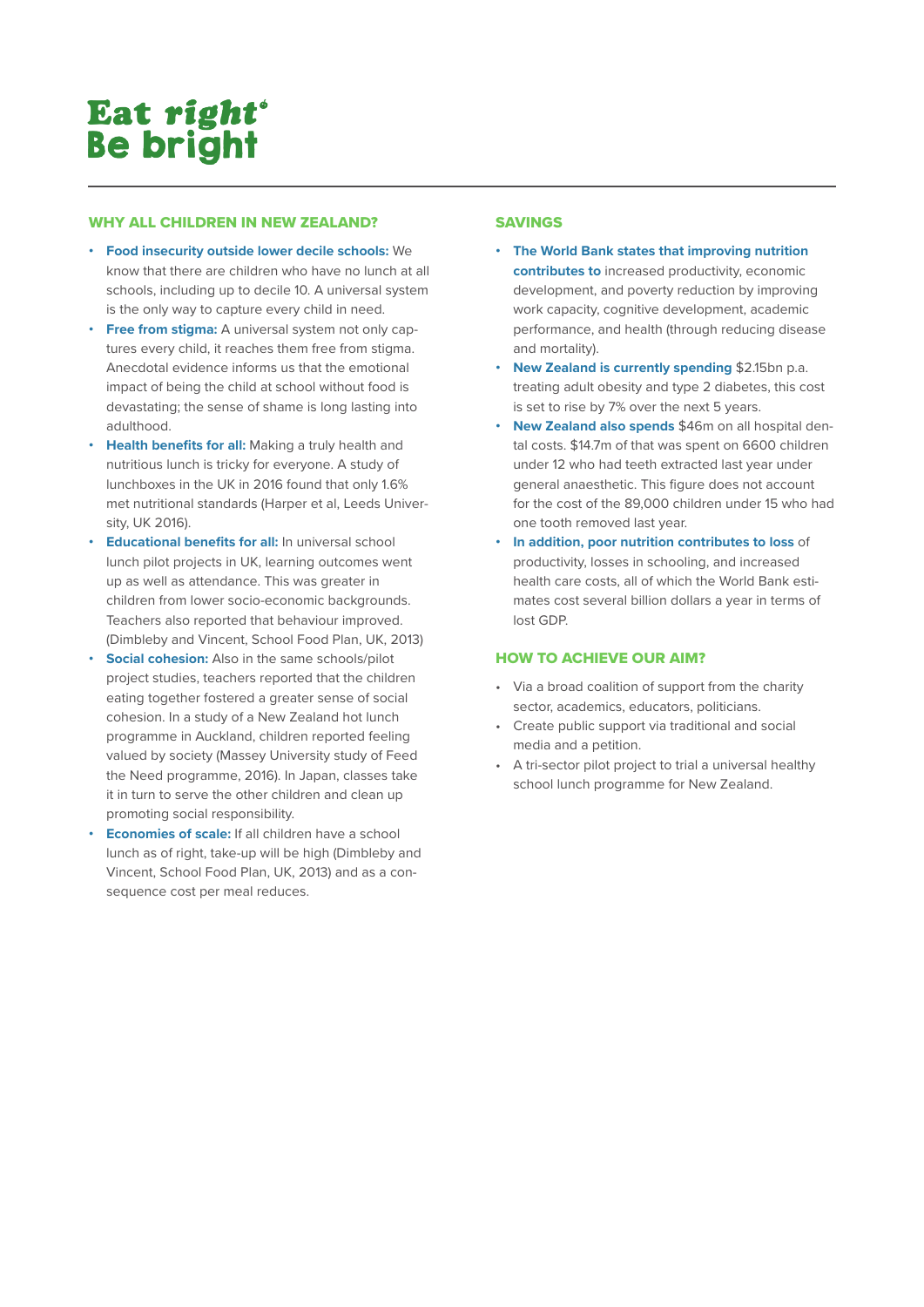# Eat right<sup>®</sup> **Be bright**

children are entitled to receive adequate nutritious foods and clean drinking-water, and to have a knowledge of nutrition<br>UN Convention on the Rights of the Child<br>Wild Child

UN Convention on the Rights of the Child

# **SCHOOL FOOD PROGRAMMES AROUND THE WORLD**

## United Kingdom – Population 66m. Obesity 25-27% (NHS/OECD).

2 course hot meal. Free for all up to 8 years old since 2014. Pilot projects of UFISM say 23% increase in consumption of vegetables and fruit, and 18% drop in crisps (Source: School Food Plan, 2013). Pilot projects also state a 3-5% increase in learning Maths and English as well as reports from teachers that student's behaviour improved.

### Sweden – Population 10m. Obesity 16% (OECD).

Since 2011 the Swedish school law stipulates that school lunches must be nutritious, thus equal a third of the recommended daily intake of energy and nutrients. Lunch free for all 7-16 years old.

### Finland – Population 5.5m. Obesity 22%.

(WHO Europe). Free lunches for all. Packed lunches are banned in schools. Finnish students have the highest levels of reading, maths and science globally (Programme for International Student Assessment).

### Japan – Population 127m. Obesity 4.5%.

School lunches are designed by nutritionists. 35% of ingredients are sourced locally. Parents pay \$4-4.30, meals are subsidised for low income families. Changes were made to the school programme in 2005 and 2008 in order to use school lunches to teach healthy eating/traditional Japanese balanced diet. These changes have had a positive impact with the child obesity rate declining and a reduction in students suffering from eating disorders.

## Italy – Population 60m. Obesity 17%.

Parents pay \$5, 20% discount if more than one child attending school. Also 25% discount available for low income families, free for poorest families. In some areas food is prepared in school kitchens, in other areas they are prepared in central hubs. In Rome, produce is provided by city allotments.

#### Brazil – Population 207m. Obesity 17.9%.

Since 2009 all children enrolled in public school should receive school meal. School meals are required to provide at least 30% of daily nutritional requirements. The levels of sugar and salt in each item on the menu have to be within nationally set limits.

#### United States – Population 323m. Child Obesity 17%.

In response to high obesity levels, in 2010, the US Congress passed the Healthy, Hunger-Free Kids Act (HHFKA) mandating school lunches to meet new nutritional standards set by the Institute of Medicine. Parents pay for lunches. 30% receive lunch for free or subsidised cost. Since HHFKA, children eat 16% more vegetables and 23% morse fruit at lunch (Source: USDA 2014 report). A study by The Brookings Institute (2017), states that children in California displayed a 4% average increase in end of year test scores. This average increases to 40% for students from low income families.

### France – Population 66m. Obesity 15.6%.

Cafeterias are in 90% of schools. 50% of costs are covered by the Government. The rest is paid for by parents: means tested based on parent's employment. Children are served 3-4 course meals which are prepared at school or in satellite kitchens.

#### Canada – Population 36m. Obesity 29% (OECD).

No national programme. Some First Nation communities, are starting school food programmes to tackle food poverty and keep alive traditional food/culture.

Research provided by – Harper, C., Mitchell, C., Wood, L. (2008). The provision of school food in 18 countries. School Food Trust.